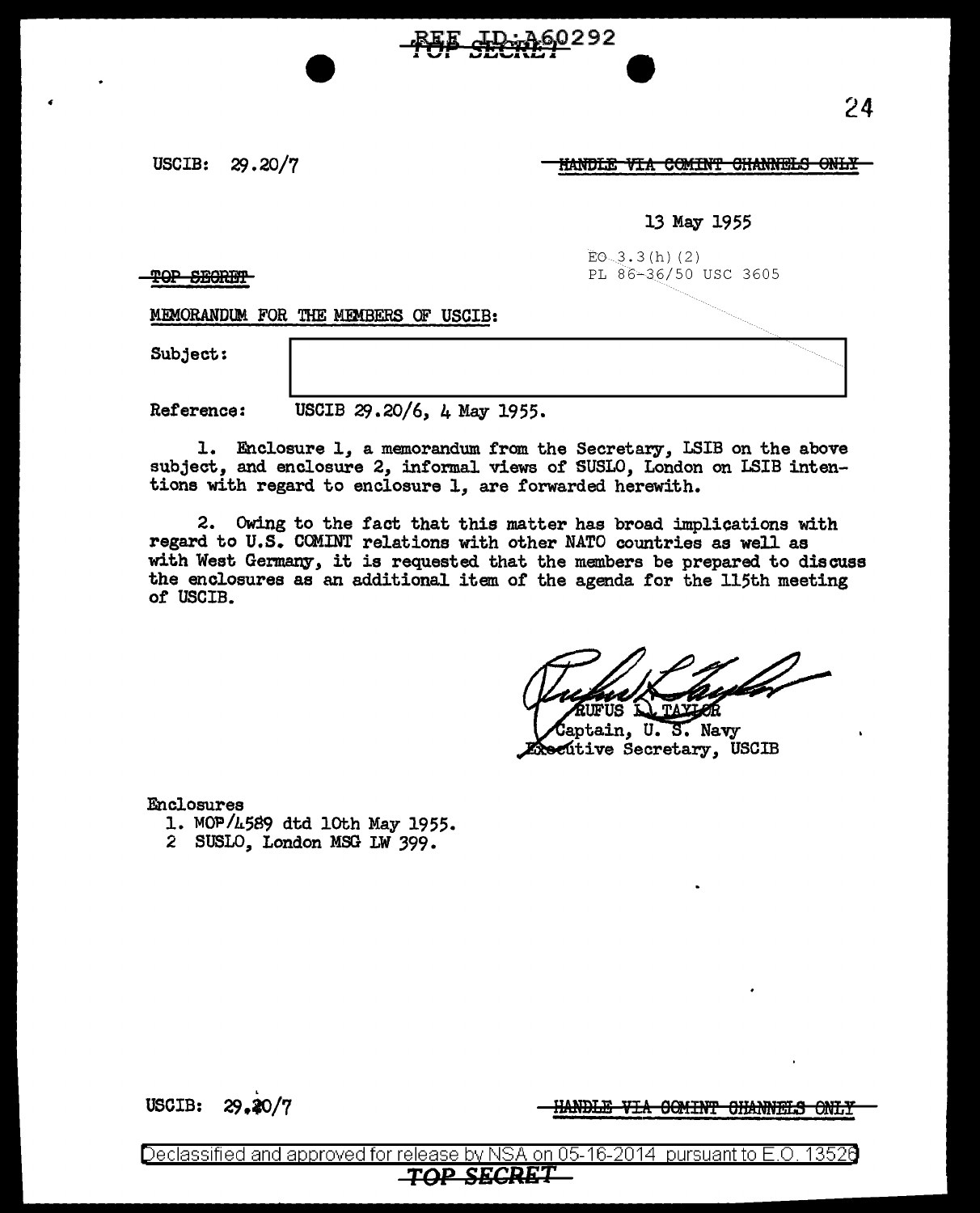**SECRE** 

TREESFJLRJENGO 292<br>Taliying Jahre Services Mission NAVY BUILDING

WASHINGTON 25, D.C.

MOP/4589 loth May 1955

MEMORANDUM FOR THE EXECUTIVE SECRETARY. USCIB

Subject: Future Status of U.K. Sigint Units in W. Germany

I have been asked by the Secretary, LSIB, to pass you the following message:

"In connection with the restoration of West German Sovereignty as from 5th May 1955 LSIB has considered the future status of U.K. Sigint Units in West Germany and intends to take the following action:

- a) To place all U.K. Sigint Units in West Germany in the order of battle of U.K. Forces contributed to SACEUR's command:
- b) To inform. the West German Government through the British Ambassador, in general terms, of the size location and purpose of these units:
- c) To inform A.C. of S. (I) SHAPE of the action being taken at a) above.

<sup>11</sup>2. As regards a) LSIB has been advised that, juridically as far as concerns NATO, the units must either be placed under SACEUR's formal command or be specifically exempted from that command by the North Atlantic Council. The Board thinks it essential to legalise the position vis-a-vis SACEUR and considers that its proposed course of action will achieve this with least difficulty and least publicity. The units will be placed on the same footing as other U.K. forces which in time of war would come under the direct control of SACEUR.

113. As regards b) the West Germans are already aware of the existence and purpose of one U.K. Sigint unit in Germany, the tasks of which are primarily ELINT, and it is thought certain that they must have deduced the existence and purpose of the others. Nonetheless LSIB considers it prudent to advise the West German Government formally in order to assure their general cooperation from the outset and to forestall any difficulties which they may raise now or later about the retention of the units in situ.

 $"4.$  In informing A.C. of S. $(I)$  SHAPE as at c) LSIB will stress that in peace time the units will remain under national control.

<sup>11</sup>5. LSIB would welcome any views which USCIB may have on this matter and would be grateful to know whether USCIB proposes taking similar action." PL 86-36/50 USC 3605